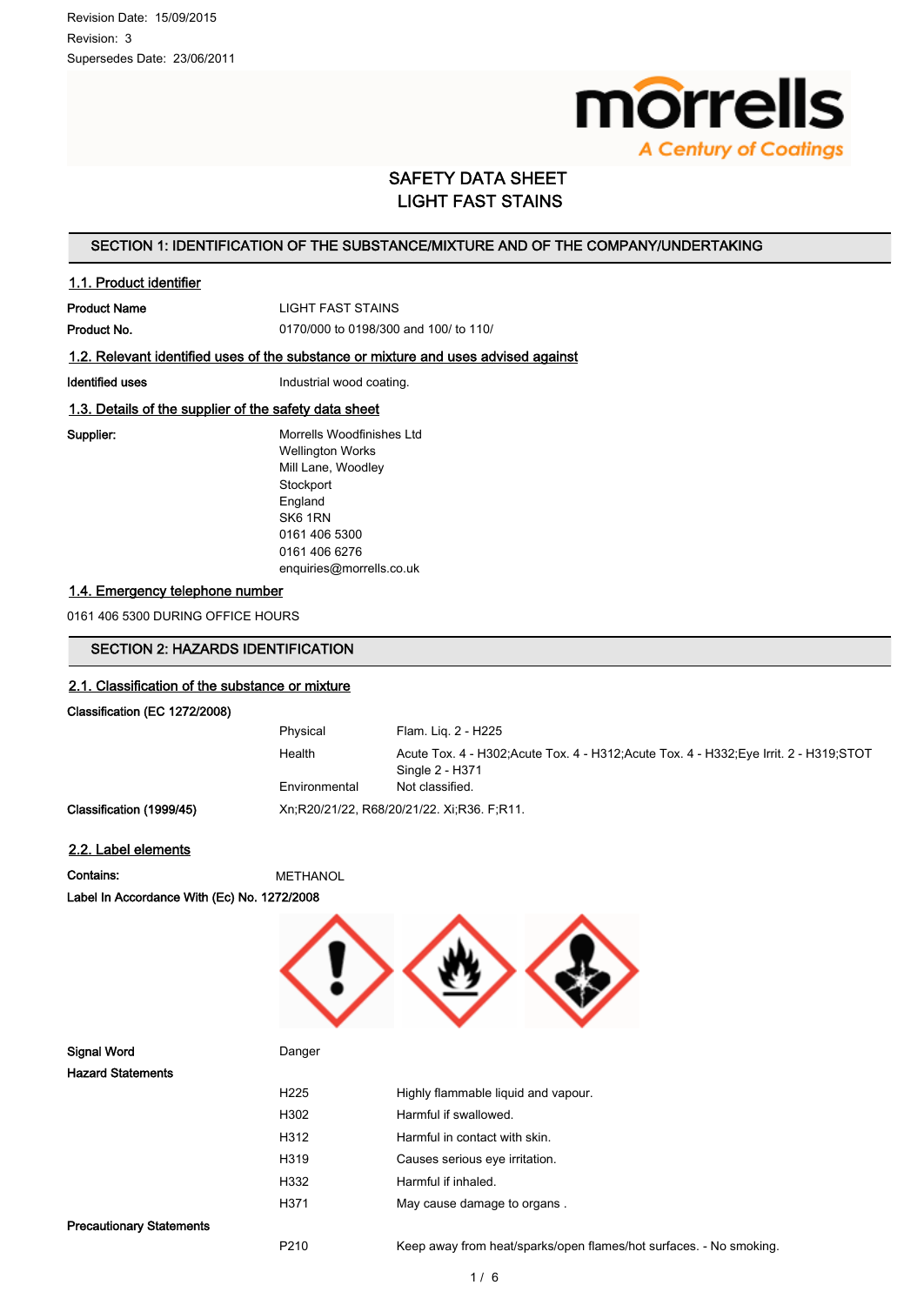|                                               |                      | <b>LIGHT FAST STAINS</b>                                                                                                                                             |
|-----------------------------------------------|----------------------|----------------------------------------------------------------------------------------------------------------------------------------------------------------------|
|                                               | P260                 | Do not breathe dust/fume/gas/mist/vapours/spray.                                                                                                                     |
|                                               | P280                 | Wear protective gloves/protective clothing/eye protection/face protection.                                                                                           |
|                                               | P305+351+338<br>P313 | IF IN EYES: Rinse cautiously with water for several minutes. Remove contact lenses, if<br>present and easy to do. Continue rinsing.<br>Get medical advice/attention. |
| <b>Supplementary Precautionary Statements</b> |                      |                                                                                                                                                                      |
|                                               | P233                 | Keep container tightly closed.                                                                                                                                       |
|                                               | P240                 | Ground/bond container and receiving equipment.                                                                                                                       |
|                                               | P <sub>241</sub>     | Use explosion-proof electrical/ventilating/lighting//equipment.                                                                                                      |
|                                               | P242                 | Use only non-sparking tools.                                                                                                                                         |
|                                               | P243                 | Take precautionary measures against static discharge.                                                                                                                |
|                                               | P <sub>261</sub>     | Avoid breathing dust/fume/gas/mist/vapours/spray.                                                                                                                    |
|                                               | P264                 | Wash  thoroughly after handling.                                                                                                                                     |
|                                               | P270                 | Do not eat, drink or smoke when using this product.                                                                                                                  |
|                                               | P271                 | Use only outdoors or in a well-ventilated area.                                                                                                                      |
|                                               | P301+312             | IF SWALLOWED: Call a POISON CENTER or doctor/physician if you feel unwell.                                                                                           |
|                                               | P302+352             | IF ON SKIN: Wash with plenty of soap and water.                                                                                                                      |
|                                               | P303+361+353         | IF ON SKIN (or hair): Remove/Take off immediately all contaminated clothing. Rinse skin<br>with water/shower.                                                        |
|                                               | P304+340             | IF INHALED: Remove victim to fresh air and keep at rest in a position comfortable for<br>breathing.                                                                  |
|                                               | P309+311             | IF exposed or if you feel unwell: Call a POISON CENTER or doctor/physician.                                                                                          |
|                                               | P312                 | Call a POISON CENTER or doctor/physician if you feel unwell.                                                                                                         |
|                                               | P322                 | Specific measures (see  on this label).                                                                                                                              |
|                                               | P330                 | Rinse mouth.                                                                                                                                                         |
|                                               | P337                 | If eye irritation persists:                                                                                                                                          |
|                                               | P363                 | Wash contaminated clothing before reuse.                                                                                                                             |
|                                               | P370+378             | In case of fire: Use  for extinction.                                                                                                                                |
|                                               | P403+235             | Store in a well-ventilated place. Keep cool.                                                                                                                         |
|                                               | P405                 | Store locked up.                                                                                                                                                     |
|                                               | P501                 | Dispose of contents/container to                                                                                                                                     |
|                                               |                      |                                                                                                                                                                      |

# 2.3. Other hazards

# SECTION 3: COMPOSITION/INFORMATION ON INGREDIENTS

# 3.2. Mixtures

| 4-HYDROXY-4-METHYLPENTAN-2-ONE                       |                   | 10-30%                            |         |
|------------------------------------------------------|-------------------|-----------------------------------|---------|
| CAS-No.: 123-42-2                                    | EC No.: 204-626-7 |                                   |         |
| Classification (EC 1272/2008)<br>Eye Irrit. 2 - H319 |                   | Classification (67/548)<br>Xi;R36 |         |
| <b>ETHANOL</b>                                       |                   |                                   | 60-100% |
| CAS-No.: 64-17-5                                     | EC No.: 200-578-6 |                                   |         |
| Classification (EC 1272/2008)<br>Flam. Liq. 2 - H225 |                   | Classification (67/548)<br>F; R11 |         |
| <b>METHANOL</b>                                      |                   |                                   | 5-10%   |
| CAS-No.: 67-56-1                                     | EC No.: 200-659-6 |                                   |         |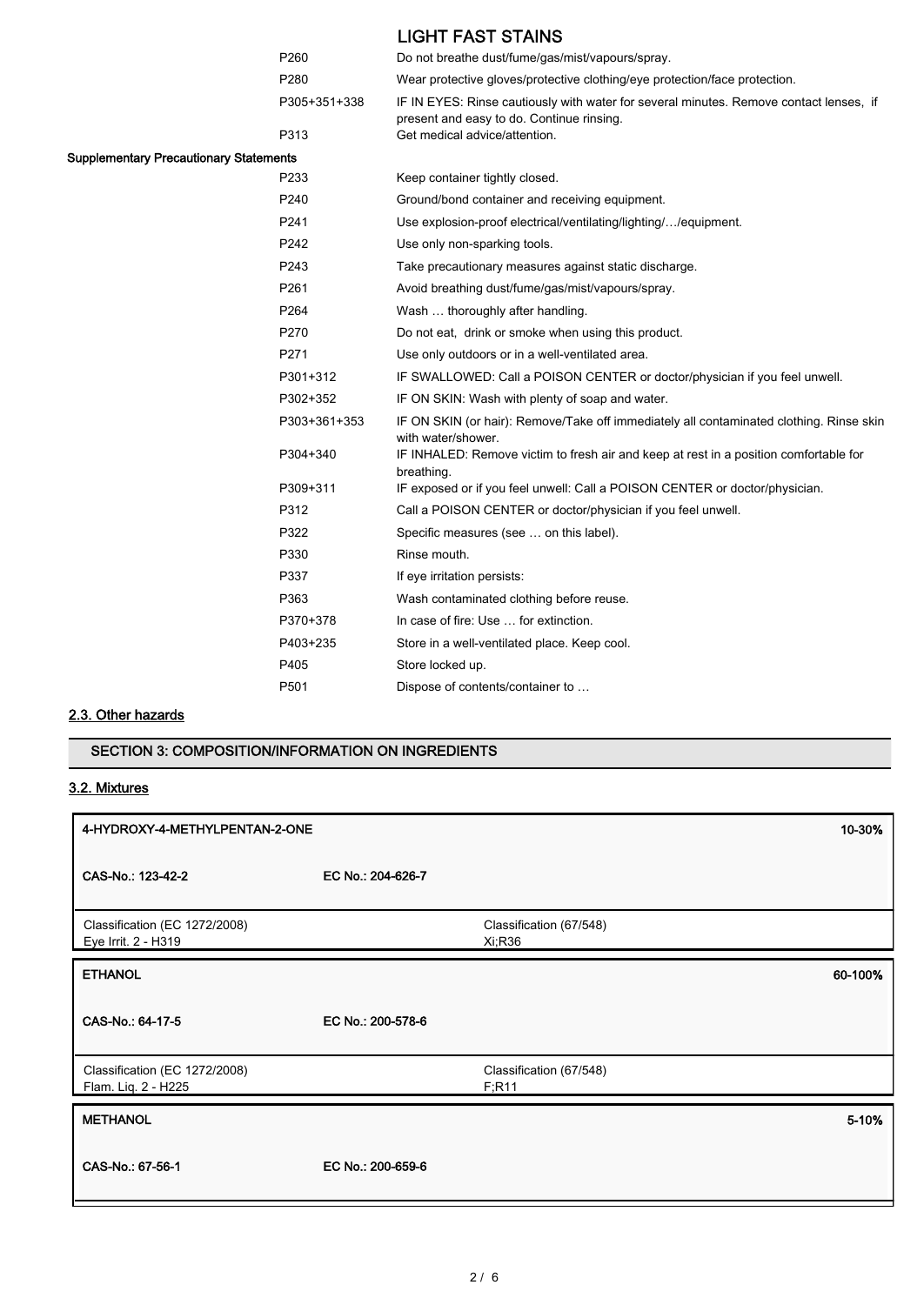# LIGHT FAST STAINS

Classification (EC 1272/2008) Flam. Liq. 2 - H225 Acute Tox. 3 - H301 Acute Tox. 3 - H311 Acute Tox. 3 - H331 STOT Single 1 - H370

Classification (67/548) F;R11 T;R23/24/25,R39/23/24/25

The Full Text for all R-Phrases and Hazard Statements are Displayed in Section 16

# SECTION 4: FIRST AID MEASURES

### 4.1. Description of first aid measures

### General Information

NOTE! Keep affected person away from heat, sparks and flames! Move the exposed person to fresh air at once. Get medical attention if any discomfort continues.

### Inhalation.

Move the exposed person to fresh air at once. For breathing difficulties oxygen may be necessary. If breathing stops, provide artificial respiration. Keep the affected person warm and at rest. Get prompt medical attention.

#### Ingestion

DO NOT INDUCE VOMITING! Remove victim immediately from source of exposure. Rinse mouth thoroughly. Provide rest, warmth and fresh air. Get medical attention immediately! If vomiting occurs, keep head low so that stomach content doesn't get into the lungs. Skin Contact

Remove affected person from source of contamination. Remove contaminated clothing. Wash the skin immediately with soap and water. Get medical attention if irritation persists after washing.

#### Eye Contact

Make sure to remove any contact lenses from the eyes before rinsing. Promptly wash eyes with plenty of water while lifting the eye lids. Continue to rinse for at least 15 minutes. Contact physician if irritation persists.

### 4.2. Most important symptoms and effects, both acute and delayed

### 4.3. Indication of any immediate medical attention and special treatment needed

### SECTION 5: FIREFIGHTING MEASURES

### 5.1. Extinguishing media

### Extinguishing Media

Fire can be extinguished using: Foam. Dry chemicals, sand, dolomite etc.

### 5.2. Special hazards arising from the substance or mixture

### 5.3. Advice for firefighters

### Special Fire Fighting Procedures

Avoid breathing fire vapours. Cool containers exposed to flames with water until well after the fire is out. Keep run-off water out of sewers and water sources. Dike for water control.

# SECTION 6: ACCIDENTAL RELEASE MEASURES

### 6.1. Personal precautions, protective equipment and emergency procedures

### 6.2. Environmental precautions

### 6.3. Methods and material for containment and cleaning up

Extinguish all ignition sources. Avoid sparks, flames, heat and smoking. Ventilate. Clean-up personnel should use respiratory and/or liquid contact protection. Absorb in vermiculite, dry sand or earth and place into containers.

### 6.4. Reference to other sections

# SECTION 7: HANDLING AND STORAGE

### 7.1. Precautions for safe handling

Avoid spilling, skin and eye contact. Keep away from heat, sparks and open flame. Ventilate well, avoid breathing vapours. Use approved respirator if air contamination is above accepted level. Use explosion proof electric equipment.

### 7.2. Conditions for safe storage, including any incompatibilities

Flammable/combustible - Keep away from oxidisers, heat and flames. Store in tightly closed original container in a dry, cool and well-ventilated place. Keep in original container.

#### Storage Class

Flammable liquid storage.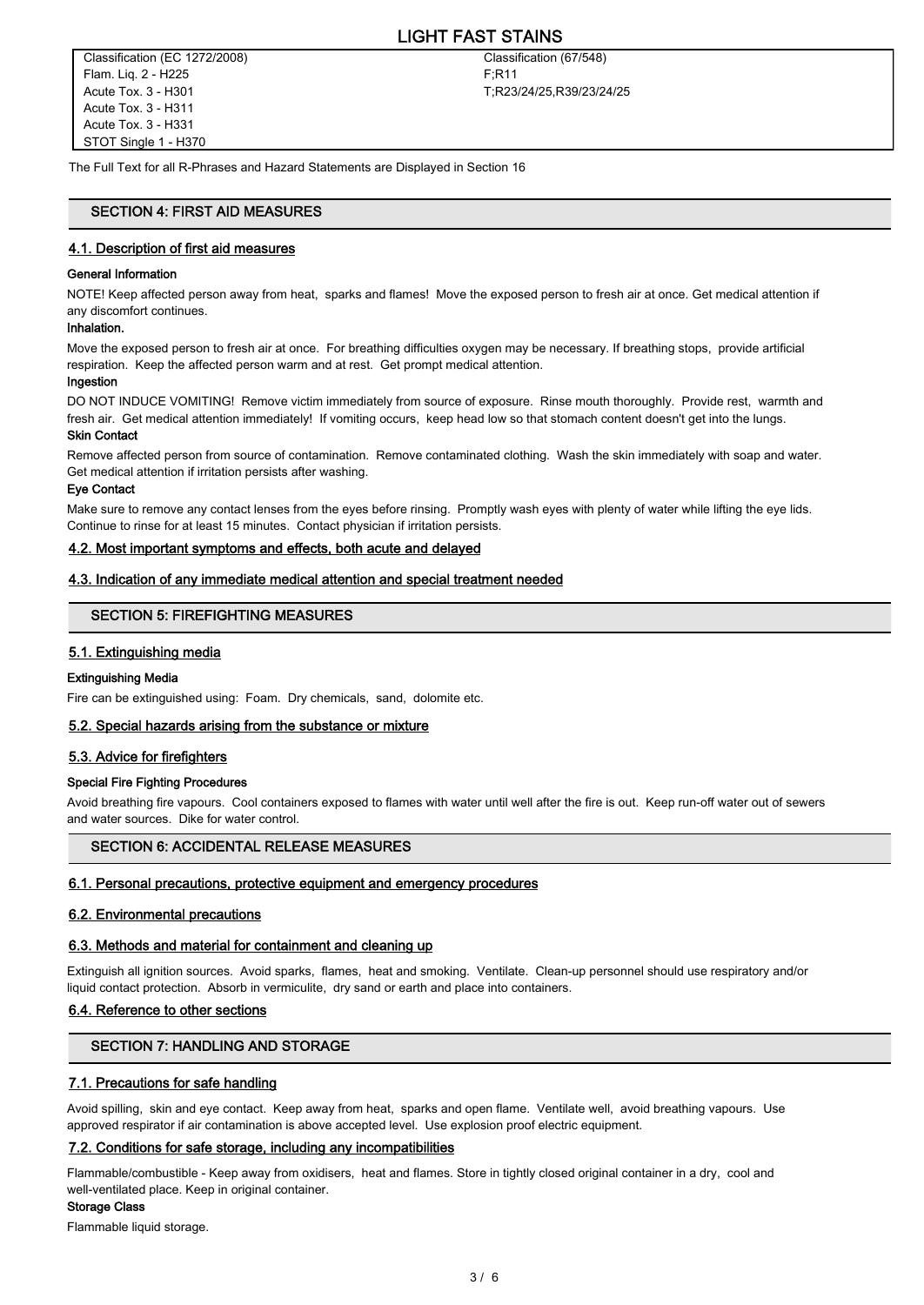# 7.3. Specific end use(s)

# SECTION 8: EXPOSURE CONTROLS/PERSONAL PROTECTION

### 8.1. Control parameters

| Name                            | <b>STD</b> |          | TWA - 8 Hrs |           | STEL - 15 Min | <b>Notes</b> |
|---------------------------------|------------|----------|-------------|-----------|---------------|--------------|
| I4-HYDROXY-4-METHYLPENTAN-2-ONE | <b>WEL</b> | $50$ ppm | 241 mg/m3   | 75 ppm    | 362 mg/m3     |              |
| <b>IETHANOL</b>                 | <b>WEL</b> | 1000 ppm | 1920 mg/m3  |           |               |              |
| <b>IMETHANOL</b>                | 'WEL       | 200 ppm  | 266 mg/m3   | $250$ ppm | 333 mg/m3     |              |

WEL = Workplace Exposure Limit.

### Ingredient Comments

WEL = Workplace Exposure Limits

# 8.2. Exposure controls

### Protective Equipment



### Engineering Measures

Provide adequate general and local exhaust ventilation.

### Respiratory Equipment

Respiratory protection must be used if air contamination exceeds acceptable level.

Hand Protection

Use protective gloves.

### Eye Protection

Use approved safety goggles or face shield.

### Other Protection

Wear appropriate clothing to prevent any possibility of liquid contact and repeated or prolonged vapour contact.

### Hygiene Measures

DO NOT SMOKE IN WORK AREA! Wash at the end of each work shift and before eating, smoking and using the toilet. Wash promptly with soap & water if skin becomes contaminated. Promptly remove any clothing that becomes contaminated. Use appropriate skin cream to prevent drying of skin. When using do not eat, drink or smoke.

# SECTION 9: PHYSICAL AND CHEMICAL PROPERTIES

### 9.1. Information on basic physical and chemical properties

| Appearance                                  | Coloured liquid |
|---------------------------------------------|-----------------|
| Colour                                      | Varying         |
| Initial Boiling Point and Boiling<br>Range: | 78              |
| Flash Point (°C)                            | 12              |
|                                             |                 |

# 9.2. Other information

Volatile Organic Compound (VOC) 810 g/litre

# SECTION 10: STABILITY AND REACTIVITY

### 10.1. Reactivity

### 10.2. Chemical stability

Stable under normal temperature conditions.

# 10.3. Possibility of hazardous reactions

### 10.4. Conditions to avoid

Avoid heat. Avoid contact with oxidisers or reducing agents.

### 10.5. Incompatible materials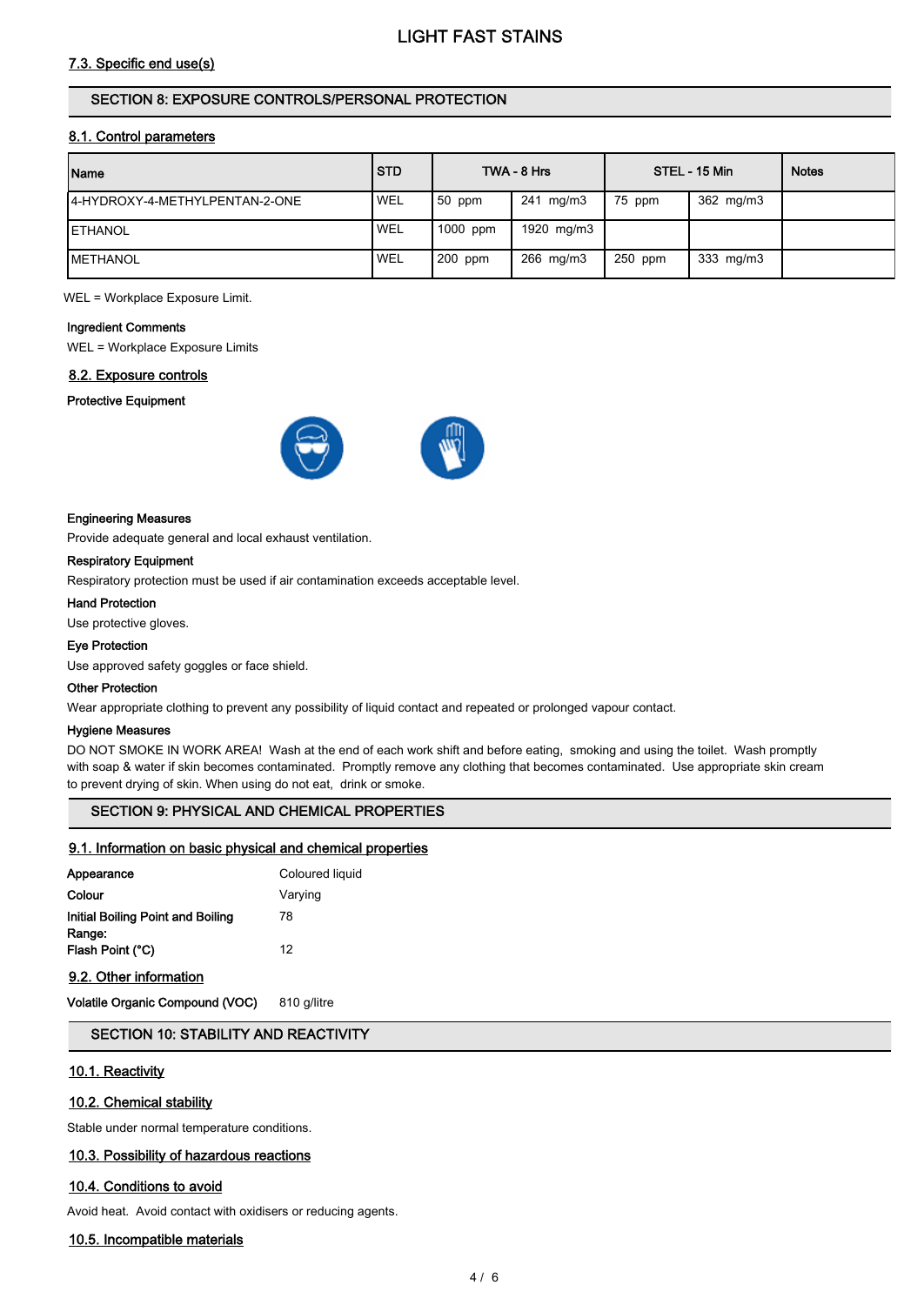# LIGHT FAST STAINS

# 10.6. Hazardous decomposition products

Fire creates: Toxic gases/vapours/fumes of: Carbon monoxide (CO). Carbon dioxide (CO2).

### SECTION 11: TOXICOLOGICAL INFORMATION

# 11.1. Information on toxicological effects

### General Information

Prolonged and repeated contact with solvents over a long period may lead to permanent health problems.

### Inhalation

Vapours may cause headache, fatigue, dizziness and nausea. Vapour may irritate respiratory system or lungs.

### Ingestion.

Harmful: may cause lung damage if swallowed. Pneumonia may be the result if vomited material containing solvents reaches the lungs.

#### Narcotic effect. Skin Contact

Acts as a defatting agent on skin. May cause cracking of skin, and eczema. Prolonged or repeated exposure may cause severe irritation.

### Eye Contact

Irritating to eyes. Vapour or spray may cause temporary (reversible) eye damage.

### Route of entry

Inhalation. Ingestion. Skin and/or eye contact.

### Target Organs

Respiratory system, lungs

### Medical Symptoms

High concentrations of vapours may irritate respiratory system and lead to headache, fatigue, nausea and vomiting.

# SECTION 12: ECOLOGICAL INFORMATION

### Ecotoxicity:

The product components are not classified as environmentally hazardous. However, this does not exclude the possibility that large or frequent spills can have a harmful or damaging effect on the environment.

### 12.1. Toxicity

### 12.2. Persistence and degradability

### 12.3. Bioaccumulative potential

12.4. Mobility in soil

### 12.5. Results of PBT and vPvB assessment

# 12.6. Other adverse effects

# SECTION 13: DISPOSAL CONSIDERATIONS

### General Information

When handling waste, consideration should be made to the safety precautions applying to handling of the product. The packaging must be empty (drop-free, when inverted)

### 13.1. Waste treatment methods

Dispose of waste and residues in accordance with local authority requirements.

### SECTION 14: TRANSPORT INFORMATION

### 14.1. UN number

| UN No. (ADR/RID/ADN)            | 1263                                   |
|---------------------------------|----------------------------------------|
| UN No. (IMDG)                   | 1263                                   |
| UN No. (ICAO)                   | 1263                                   |
| 14.2 UN Proper Shipping Name    |                                        |
| <b>Proper Shipping Name</b>     | <b>PAINT OR PAINT RELATED PRODUCTS</b> |
| <b>Proper Shipping Name</b>     | FLAMMABLE LIQUID, NOS                  |
| 14.3 Transport hazard class(es) |                                        |
| <b>ADR/RID/ADN Class</b>        | 3                                      |
| <b>ADR/RID/ADN Class</b>        | Class 3: Flammable liquids.            |